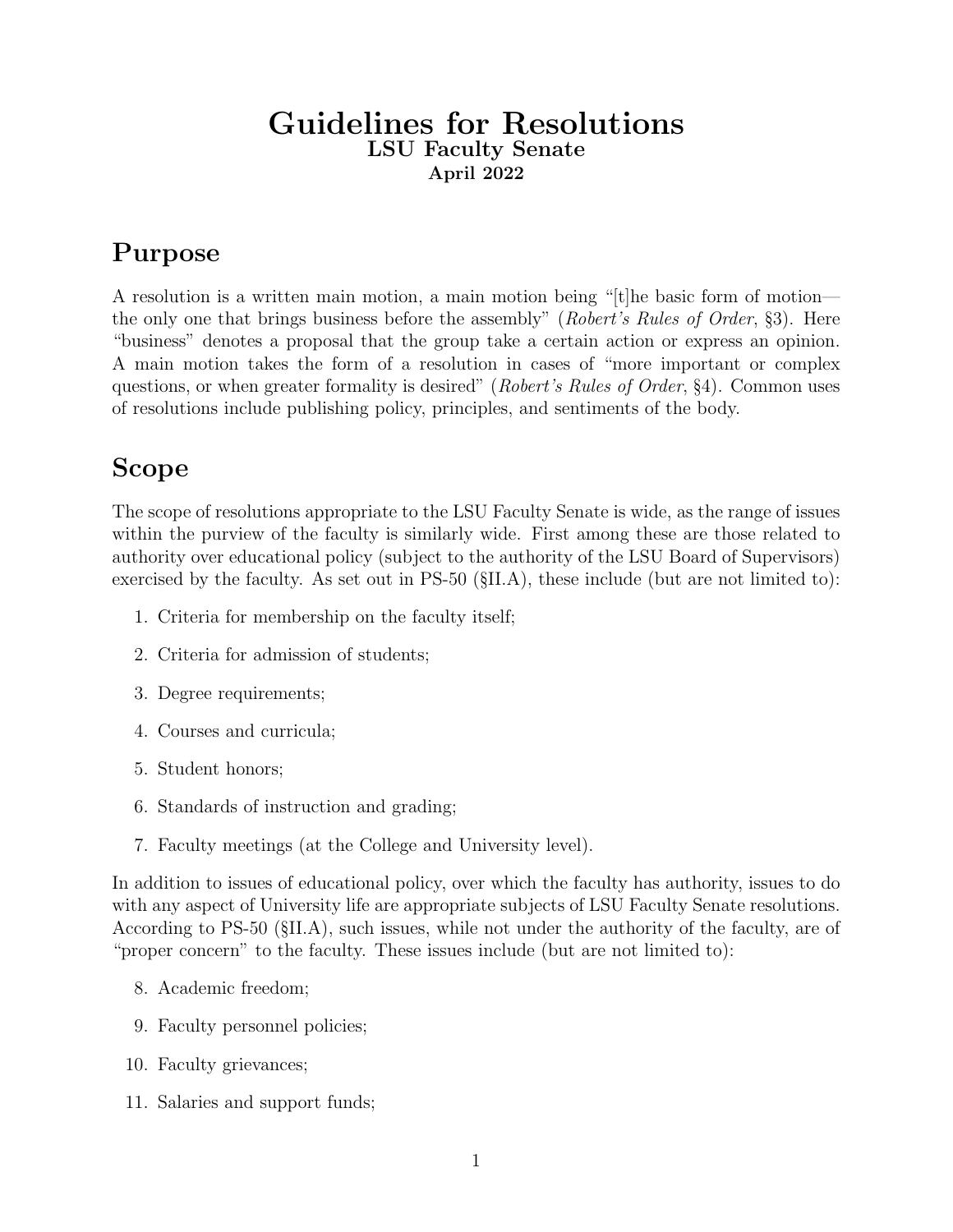- 12. University organization;
- 13. Student affairs;
- 14. The University's role, scope and mission;
- 15. Buildings and facilities;
- 16. Equipment.

# Mechanics

LSU Faculty Senate resolutions must satisfy certain requirements, as a matter of either policy or convention. Requirements of policy are grounded in the Senate's Constitution and Bylaws or Robert's Rules of Order, the latter having been adopted to provide parliamentary procedures for the Senate (when not superseded by the express will of the Senate). Requirements of convention are grounded in Senate practice consistent with the Senate's Constitution and Bylaws and Robert's Rules of Order, yet not explicitly endorsed by either.

## Eligibility and Requirements

- Any member of the University Faculty Council, comprising faculty at rank of Instructor or above, is eligible to submit a resolution for consideration as a business item for a Faculty Senate meeting.
- Each resolution submitted for consideration must have identifiable sponsors. Sponsors can be either explicitly named or implicitly named by virtue of being members of a sponsoring committee the membership of which is publicly identified (e.g., the Faculty Senate Executive Committee).
- Each resolution submitted for consideration must be associated with a named individual who will be responsible for corresponding with the Faculty Senate Coordinator and Faculty Senate Executive Committee and who can address questions regarding the resolution.
- Resolutions submitted for consideration must be submitted to the [Faculty](mailto:facultysenate@lsu.edu) Senate co[ordinator](mailto:facultysenate@lsu.edu) [\(facultysenate@lsu.edu\)](mailto:facultysenate@lsu.edu) at least 48 hours before the meeting at which the resolution is to be considered.
- Occasionally Student Government, the Office of Academic Affairs, or another nonfaculty organization may ask the Faculty Senate to consider a resolution. In such cases, the resolution will be taken up at the discretion of the Faculty Senate.